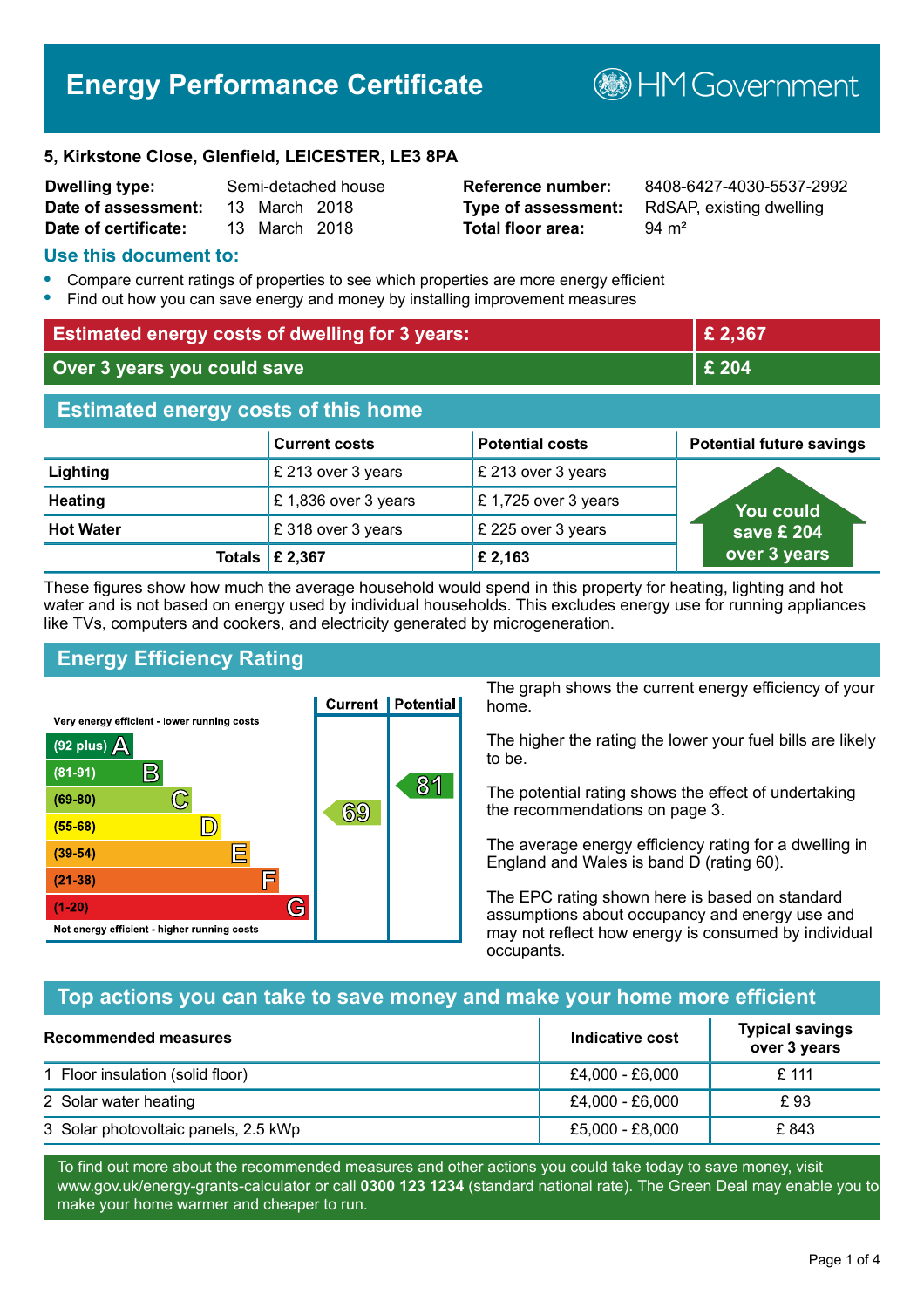| <b>Element</b>        | <b>Description</b>                          | <b>Energy Efficiency</b> |
|-----------------------|---------------------------------------------|--------------------------|
| Walls                 | Cavity wall, filled cavity                  | ★★★☆☆                    |
|                       | Cavity wall, as built, insulated (assumed)  | ★★★★☆                    |
| Roof                  | Pitched, 100 mm loft insulation             | ★★★☆☆                    |
|                       | Pitched, insulated (assumed)                | ★★★★☆                    |
| Floor                 | Solid, no insulation (assumed)              |                          |
|                       | Solid, limited insulation (assumed)         |                          |
| Windows               | Fully double glazed                         | ★★★☆☆                    |
| Main heating          | Boiler and radiators, mains gas             | ★★★★☆                    |
| Main heating controls | Programmer, room thermostat and TRVs        | ★★★★☆                    |
| Secondary heating     | Room heaters, mains gas                     |                          |
| Hot water             | From main system                            | ★★★★☆                    |
| Lighting              | Low energy lighting in 88% of fixed outlets | *****                    |

#### **Summary of this home's energy performance related features**

Current primary energy use per square metre of floor area: 215 kWh/m² per year

The assessment does not take into consideration the physical condition of any element. 'Assumed' means that the insulation could not be inspected and an assumption has been made in the methodology based on age and type of construction.

#### **Low and zero carbon energy sources**

Low and zero carbon energy sources are sources of energy that release either very little or no carbon dioxide into the atmosphere when they are used. Installing these sources may help reduce energy bills as well as cutting carbon. There are none provided for this home.

# **Your home's heat demand**

For most homes, the vast majority of energy costs derive from heating the home. Where applicable, this table shows the energy that could be saved in this property by insulating the loft and walls, based on typical energy use (shown within brackets as it is a reduction in energy use).

| <b>Heat demand</b>           | <b>Existing dwelling</b> | Impact of loft<br>insulation | <b>Impact of cavity</b><br>wall insulation | Impact of solid<br>wall insulation |
|------------------------------|--------------------------|------------------------------|--------------------------------------------|------------------------------------|
| Space heating (kWh per year) | 9.940                    | (626)                        | N/A                                        | N/A                                |
| Water heating (kWh per year) | 2,343                    |                              |                                            |                                    |

You could receive Renewable Heat Incentive (RHI) payments and help reduce carbon emissions by replacing your existing heating system with one that generates renewable heat, subject to meeting minimum energy efficiency requirements. The estimated energy required for space and water heating will form the basis of the payments. For more information, search for the domestic RHI on the www.gov.uk website.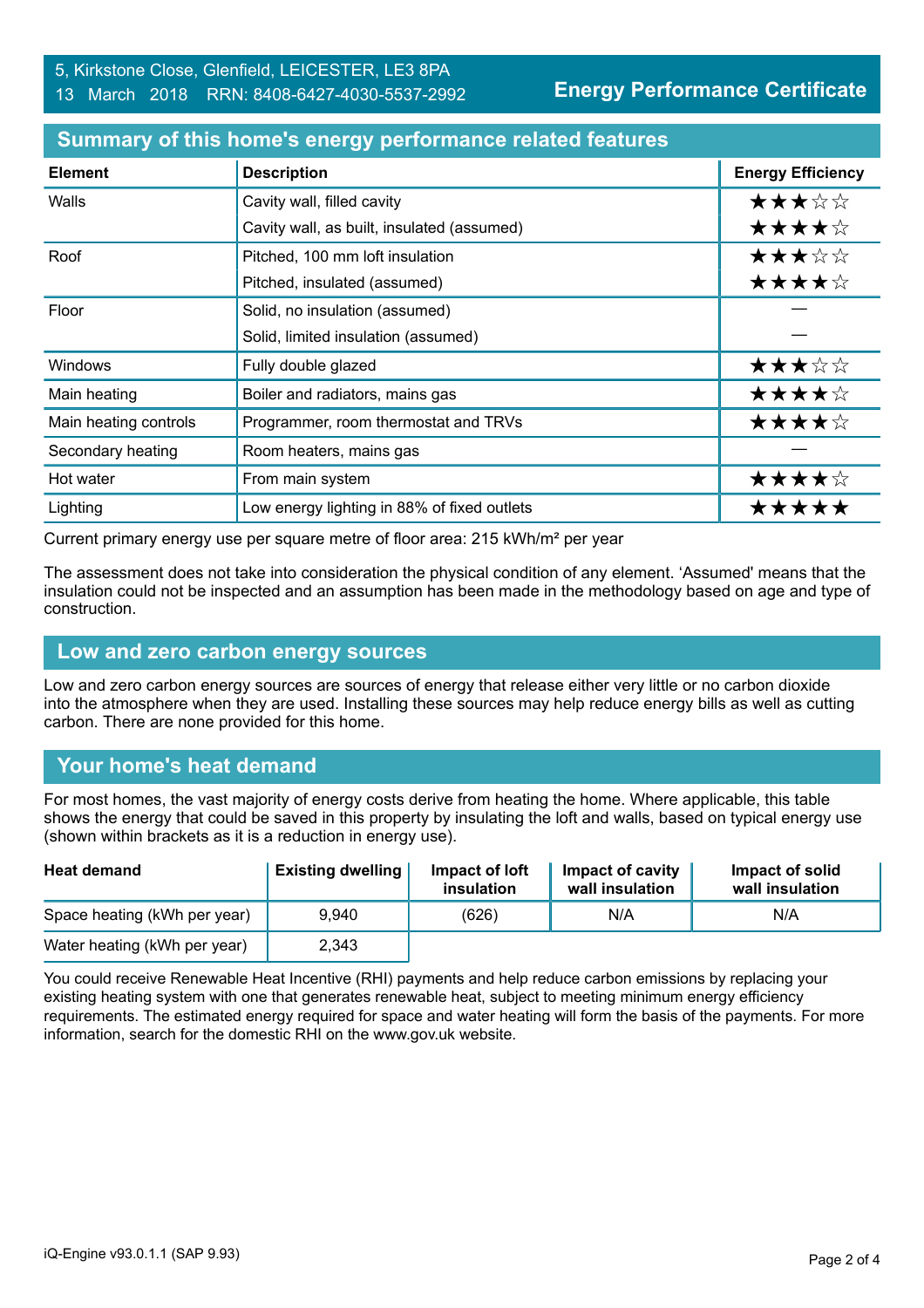# 5, Kirkstone Close, Glenfield, LEICESTER, LE3 8PA 13 March 2018 RRN: 8408-6427-4030-5537-2992

# **Recommendations**

The measures below will improve the energy performance of your dwelling. The performance ratings after improvements listed below are cumulative; that is, they assume the improvements have been installed in the order that they appear in the table. Further information about the recommended measures and other simple actions you could take today to save money is available at www.gov.uk/energy-grants-calculator. Before installing measures, you should make sure you have secured the appropriate permissions, where necessary. Such permissions might include permission from your landlord (if you are a tenant) or approval under Building Regulations for certain types of work.

| <b>Recommended measures</b>        | <b>Indicative cost</b> | <b>Typical savings</b><br>per year | <b>Rating after</b><br>improvement |
|------------------------------------|------------------------|------------------------------------|------------------------------------|
| Floor insulation (solid floor)     | £4,000 - £6,000        | £ 37                               | <b>C70</b>                         |
| Solar water heating                | £4,000 - £6,000        | £ 31                               | C71                                |
| Solar photovoltaic panels, 2.5 kWp | £5,000 - £8,000        | £ 281                              | <b>B81</b>                         |

# **Opportunity to benefit from a Green Deal on this property**

Green Deal Finance allows you to pay for some of the cost of your improvements in instalments under a Green Deal Plan (note that this is a credit agreement, but with instalments being added to the electricity bill for the property). The availability of a Green Deal Plan will depend upon your financial circumstances. There is a limit to how much Green Deal Finance can be used, which is determined by how much energy the improvements are estimated to **save** for a 'typical household'.

You may be able to obtain support towards repairs or replacements of heating systems and/or basic insulation measures, if you are in receipt of qualifying benefits or tax credits. To learn more about this scheme and the rules about eligibility, call the Energy Saving Advice Service on **0300 123 1234** for England and Wales.